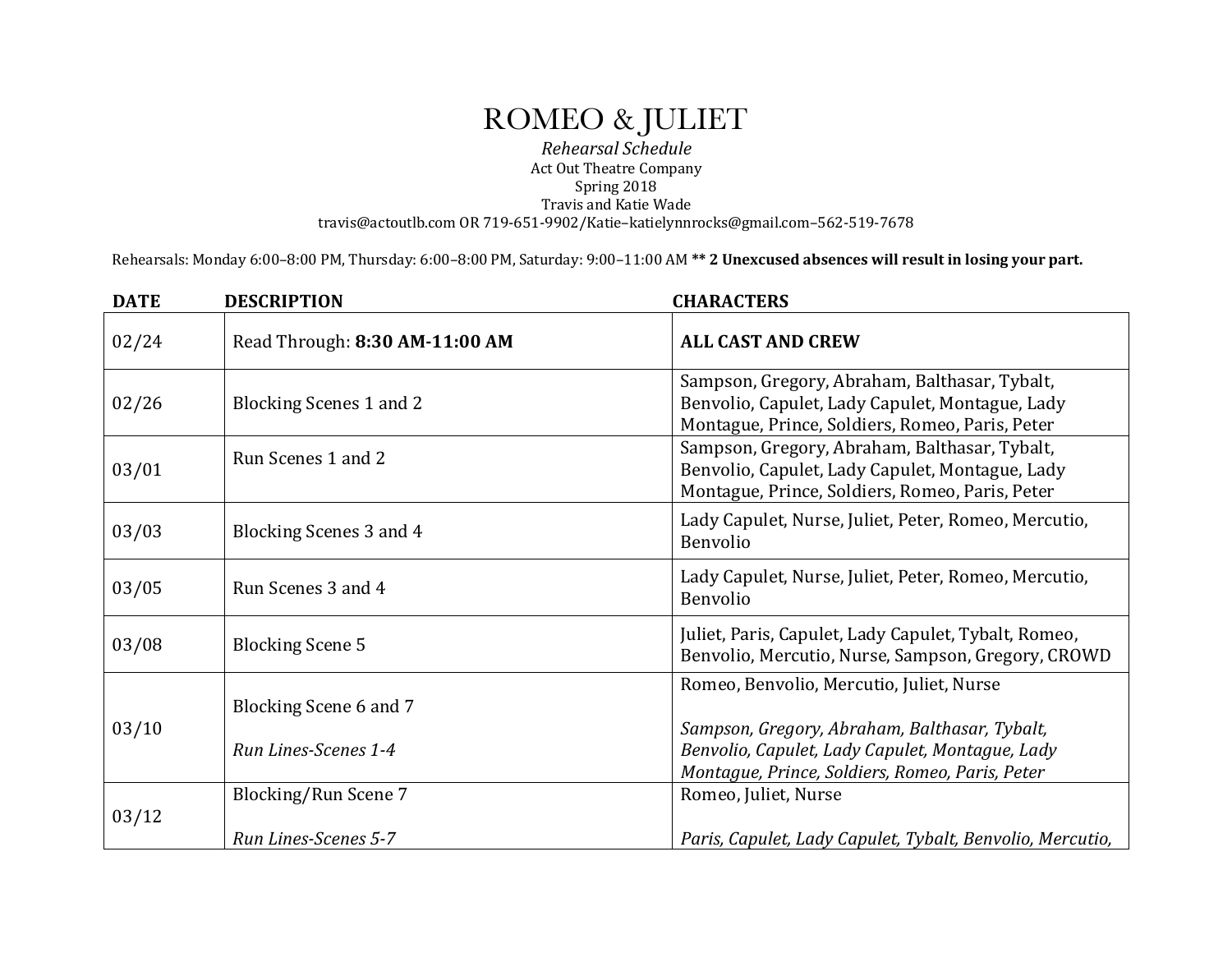|       |                                                  | Nurse, Sampson, Gregory                                                                                                                                 |
|-------|--------------------------------------------------|---------------------------------------------------------------------------------------------------------------------------------------------------------|
| 03/15 | Run Scenes 5-7                                   | Juliet, Paris, Capulet, Lady Capulet, Tybalt, Romeo,<br>Benvolio, Mercutio, Nurse, Sampson, Gregory, CROWD                                              |
| 03/17 | <b>Blocking Scenes 8 and 9</b>                   | Friar Laurence, Romeo, Benvolio, Mercutio, Nurse                                                                                                        |
| 03/19 | <b>Blocking Scene 10-12</b>                      | Juliet, Nurse, Friar Laurence, Romeo, Benvolio,<br>Mercutio, Tybalt, Sampson, Gregory, Capulet, Lady<br>Capulet, Montague, Lady Montague, Prince, CROWD |
| 03/22 | Blocking/Run Scene 12                            | Romeo, Benvolio, Mercutio, Tybalt, Sampson, Gregory,<br>Capulet, Lady Capulet, Montague, Lady Montague,<br>Prince, CROWD                                |
| 03/24 | Run Scenes 8-11                                  | Friar Laurence, Romeo, Benvolio, Mercutio, Nurse                                                                                                        |
| 03/26 | <b>Blocking Scenes 13-15</b>                     | Juliet, Nurse, Romeo, Friar Laurence, Capulet, Lady<br>Capulet, Paris                                                                                   |
| 03/29 | <b>Blocking Scene 16</b>                         | Romeo, Juliet, Nurse, Lady Capulet, Capulet                                                                                                             |
| 03/31 | Run Scenes 13-16<br><b>Run Lines</b>             | Juliet, Nurse, Romeo, Friar Laurence, Capulet, Lady<br>Capulet, Paris<br><b>ALL CAST (no CROWD)</b>                                                     |
| 04/02 | <b>SPRING BREAK-NO REHEARSAL</b>                 | <b>WORK ON LINES!</b>                                                                                                                                   |
| 04/05 | <b>SPRING BREAK-NO REHEARSAL</b>                 | <b>WORK ON LINES!</b>                                                                                                                                   |
| 04/07 | <b>Blocking Scenes 17-21</b><br><b>Run Lines</b> | Friar Laurence, Juliet, Lady Capulet, Nurse, Capulet,<br>Romeo, Balthasar, Apothecary, Friar John<br><b>ALL CAST (no CROWD)</b>                         |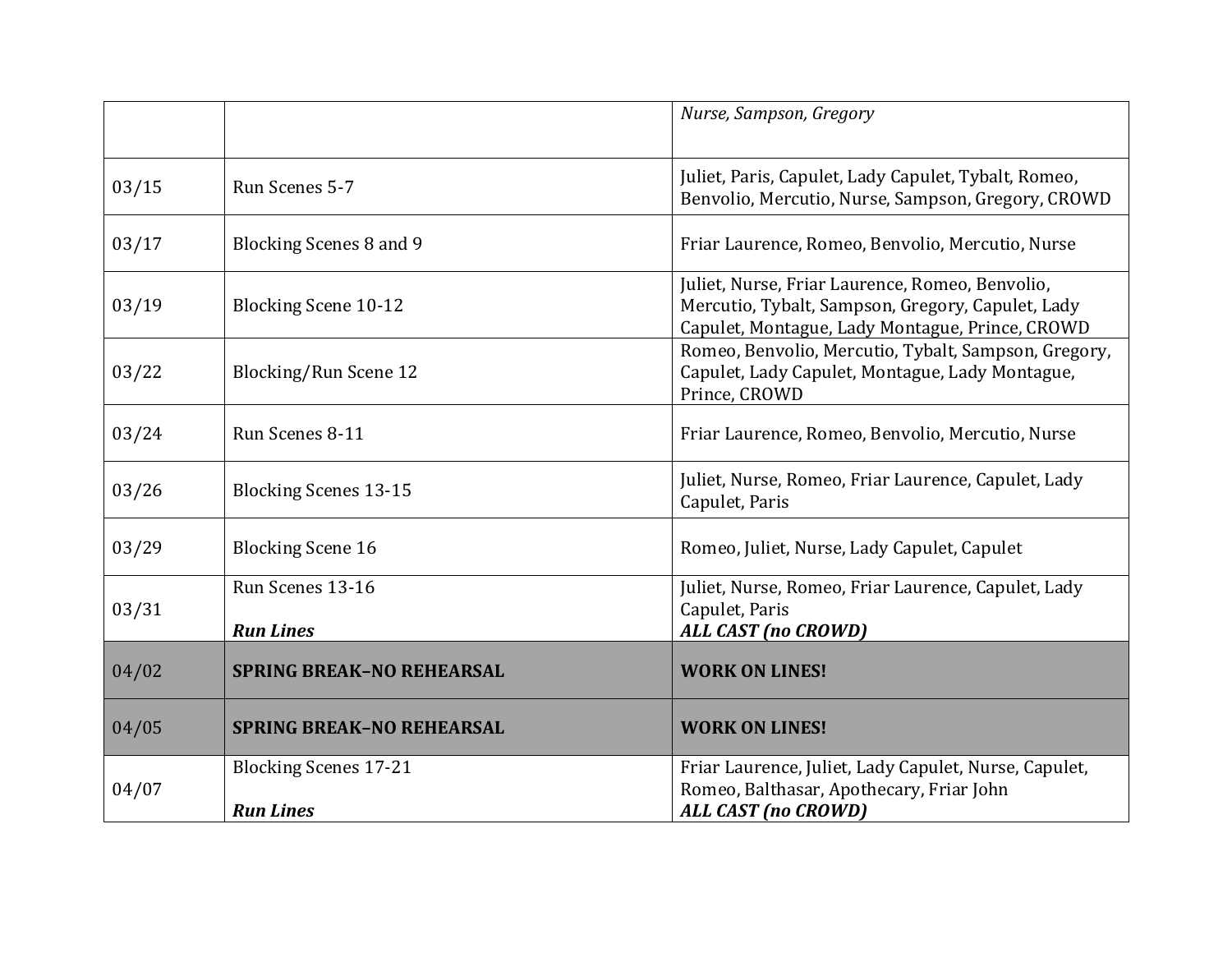| 04/09 | Run Scenes 17-21                     | Friar Laurence, Juliet, Lady Capulet, Nurse, Capulet,<br>Romeo, Balthasar, Apothecary, Friar John |
|-------|--------------------------------------|---------------------------------------------------------------------------------------------------|
|       | <b>Run Lines</b>                     | <b>ALL CAST (no CROWD)</b>                                                                        |
|       | <b>Blocking Scene 22</b>             | Romeo, Juliet, Friar Laurence, First Watch, Second                                                |
| 04/12 |                                      | Watch, Montague, Lady Montague, Capulet, Lady                                                     |
|       | <b>Run Lines</b>                     | Capulet, Benvolio, Prince<br><b>ALL CAST (no CROWD)</b>                                           |
|       | Run Scene 22                         | Romeo, Juliet, Friar Laurence, First Watch, Second                                                |
|       |                                      | Watch, Montague, Lady Montague, Capulet, Lady                                                     |
| 04/14 |                                      | Capulet, Benvolio, Prince                                                                         |
|       | <b>Run Lines</b>                     | <b>ALL CAST (no CROWD)</b>                                                                        |
| 04/16 | Run Scenes 1-7                       | All Cast and Stage Ninjas + Sound                                                                 |
|       | <b>LINES MEMORIZED</b>               |                                                                                                   |
|       | Run Scenes 1-7                       | All Cast and Stage Ninjas + Sound                                                                 |
| 04/19 | <b>LINES MEMORIZED</b>               |                                                                                                   |
|       | Run Scenes 8-15                      |                                                                                                   |
| 04/21 | <b>LINES MEMORIZED</b>               | All Cast and Stage Ninjas + Sound                                                                 |
| 04/23 | Run Scenes 8-15                      |                                                                                                   |
|       | <b>LINES MEMORIZED</b>               | All Cast and Stage Ninjas + Sound                                                                 |
|       | Run Scenes 16-22                     |                                                                                                   |
| 04/26 | <b>LINES MEMORIZED</b>               | All Cast and Stage Ninjas + Sound                                                                 |
|       | Run Scenes 16-22                     |                                                                                                   |
| 04/28 | <b>LINES MEMORIZED</b>               | All Cast and Stage Ninjas + Sound                                                                 |
|       | <b>Full Dress and Tech Rehearsal</b> |                                                                                                   |
| 04/30 | (limited make-up) $5:30-8:30$ pm     | All Cast #1 and CREW                                                                              |
|       | <b>Full Dress and Tech Rehearsal</b> |                                                                                                   |
| 05/01 | (limited make-up) $5:30-8:30$ pm     | All Cast #1 and CREW                                                                              |